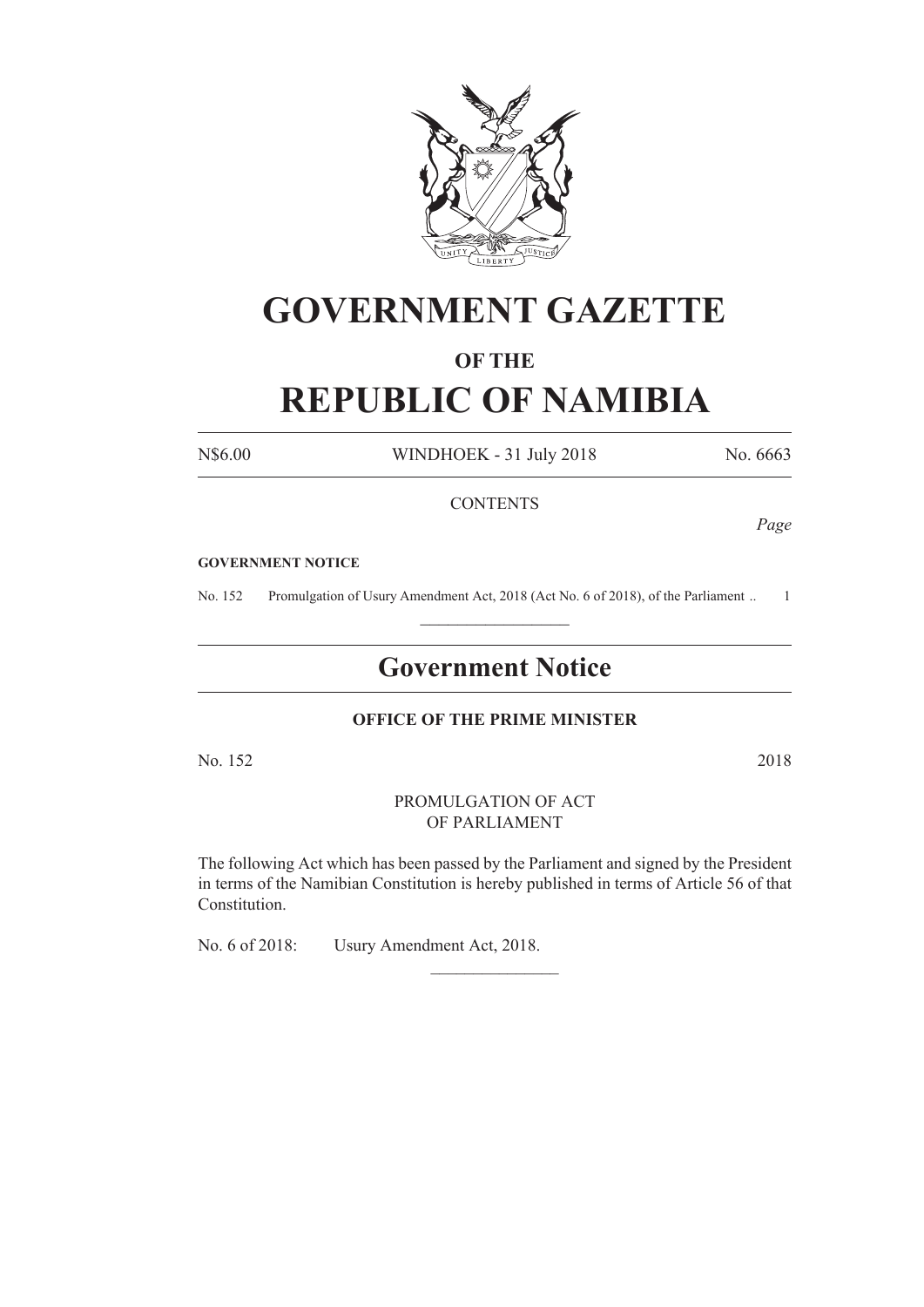| <b>USURY AMENDMENT ACT, 2018</b>                                                      |
|---------------------------------------------------------------------------------------|
| <b>EXPLANATORY NOTE:</b>                                                              |
| Words underlined with a solid line indicate insertions in<br>existing provisions.     |
| Words in bold type in square brackets indicate omissions<br>from existing provisions. |
|                                                                                       |

## **ACT**

**To amend the Usury Act, 1968 so as to provide for the limitation of finance charges in respect of microlending transactions; and to provide for incidental matters.**

*(Signed by the President on 7 September 2017)*

**BE IT ENACTED** as passed by the Parliament, and assented to by the President, of the Republic of Namibia as follows:

### **Amendment of section 1 of Act No. 73 of 1968, as amended by Act No. 76 of 1970, Act No. 62 of 1974, Act No. 42 of 1986, Act No. 62 of 1987, Act No. 90 of 1980, Act No. 100 of 1988 and Act No. 3 of 2001**

**1.** Section 1 of the Usury Act, 1968 (in this Act referred to as the "principal Act") is amended -

(a) by the substitution for the definition of **"finance charges"** of the following definition:

### " **"finance charges"** -

- (a) **[means]** in relation to a money lending transaction or a credit transaction or a leasing transaction, means the total of any valuable consideration, which a borrower or credit receiver or lessee has given or is owing, whether as part of the principal debt or otherwise, directly or indirectly, to a moneylender or credit grantor or lessor or to or on behalf of any intermediary between himself and a moneylender or credit grantor or lessor **[in terms of a money lending transaction or a credit transaction or a leasing transaction]** and includes, in the case of an agreement in terms of which goods are sold under a condition of repurchase of such goods at a higher price, the difference between the higher price at which the goods are repurchased and the lower price at which the goods are sold, but does not include -
	- (a) a ledger fee;
	- (b) any amount referred to in section  $5(1)(b)$ ;
	- (c) the costs referred to in section  $5(1)(e)$  or (f);
	- (d) the costs of repair and maintenance of the movable property leased in terms of a leasing transaction;
	- (e) any valuable consideration specifically included in the principal debt by this Act;
	- (f) any underwriting fee;
	- (g) any amount or costs referred to in section  $5A(1)(a)$  or (c); and